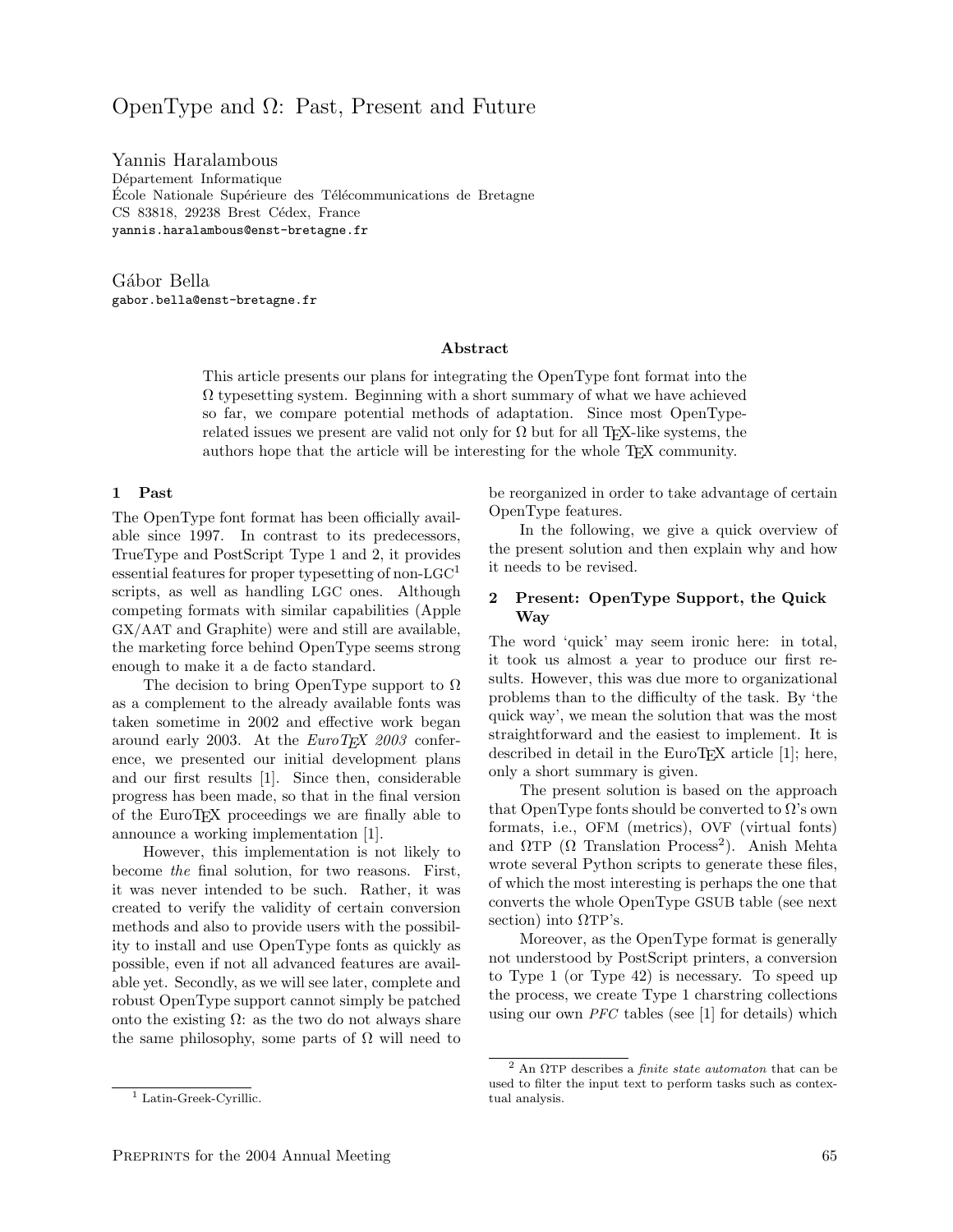are later used by odvips to create small, subsetted Type 1 fonts (a.k.a. minifonts) on the fly.

The above approach assumes that OpenType can be converted to OFM and  $\Omega$ TP files without significant loss of information. This is not always the case. In the next section, we will show the main differences between the two formats and why we have decided to abandon some of our results in favour of a better concept. This does not mean that the work done so far was useless: first, we managed to prove that the conversion to Type 1 (which we are planning to keep) is a viable approach and secondly, we are able to provide  $\Omega$  users with a working, albeit not complete and only temporary, OpenType support.

### 3 Future: Alternatives of Adaptation

An OpenType font consists mainly of the following parts:

- 1. font and glyph metrics;
- 2. Type 2 or TrueType glyph outlines (and hints or instructions);
- 3. advanced typographic features (mainly GSUB and GPOS);
- 4. other data tables.

In one form or another, all of them will certainly need to be dealt with either inside  $\Omega$  or odvips. Below, we give a very concise description of our plans regarding each of these fields.

# 3.1 Metrics

OpenType provides extensive font metric information dispersed among various tables (post, kern, hmtx, hdmx, OS/2, VORG, etc.), both for horizontal and vertical typesetting. In most cases,  $\Omega$ 's (or TEX's) and OpenType's metrics can be converted from one to another, with few but important exceptions (e.g., height/depth, see [1] and [2]). Despite the occasional differences, it seems desirable to dispose of the intermediary OFM files and read Open-Type metrics directly from the font file.

# 3.2 Conversion

As explained in the last section, conversion of Open-Type's Type 2 and TrueType outlines to Type 1 has already been implemented. We are also planning to provide Type 42 support for TrueType-flavoured OpenType that would also preserve instructions.

# 3.3 Advanced features: GSUB and GPOS

These advanced features are the most interesting part of OpenType. The GSUB (glyph substitution) and GPOS (glyph positioning) tables are essential for typesetting many non-LGC scripts. In  $\Omega$ , the equivalent of GSUB features are the  $\Omega$ TP's: they can do everything GSUB features can, including contextual operations. Glyph positioning is a different issue: since the  $\Omega$ TPs are designed for text rearrangement (substitutions, reordering etc.), they are not suitable for doing glyph placement as easily. In fact, the idea of *microengines*— $\Omega$ TP-like  $\Omega$  plugins—was introduced some time ago, exactly to provide modular, script- and language-specific positioning methods, along the lines of  $\Omega$ TP files. With the appearance of OpenType fonts, it became clear that positioning features as implemented by the GPOS table and microengines provide essentially the same functionality. It should then be possible to implement microengines as GPOS features and vice versa.

A closely related problem is the fundamental difference between  $\Omega$ 's and OpenType's way of describing features. Although both use the Unicode encoding, OpenType's GSUB and GPOS features are based on strings of glyph ID's and not of Unicode characters.  $\Omega$  and some of its  $\Omega$ TP's, on the other hand, perform tasks such as contextual analysis or hyphenation on character sequences and the passage from characters to 'real' glyph ID's happens only when (o) dvips replaces virtual fonts by real ones. Moreover, it is theoretically impossible to convert a glyph-based OpenType feature into a characterbased  $\Omega$ TP, as some glyphs (allographs) may not even have Unicode equivalents.<sup>3</sup> The solution to this problem is either to use glyph- and character-based ΩTP's at the same time or else to read GSUB and GPOS features directly from the OpenType font, without conversion to  $\Omega T P$ 's or microengines.

Whichever method we choose,  $\Omega$  will need to maintain both glyph and character representations of the same text in parallel to be able to perform font-specific (OpenType features) and font-indepen dent (hyphenation) operations at the same time. This dual representation of text is also crucial for the searchability and modifiability of the output (PDF, PS, SVG or any other) document.

# 3.4 Extensibility

Finally, the OpenType format has the important feature of being extensible: new tables can be added into the font file, containing, for example, data needed by  $\Omega$  with no OpenType-equivalents (such as metrics or PFC charstrings). Of course, it is necessary that the given font's license allows such additions.

<sup>3</sup> There exist some workarounds though, for example to map these glyphs to the Private User Area of Unicode, but this solution is not very elegant, to say the least.